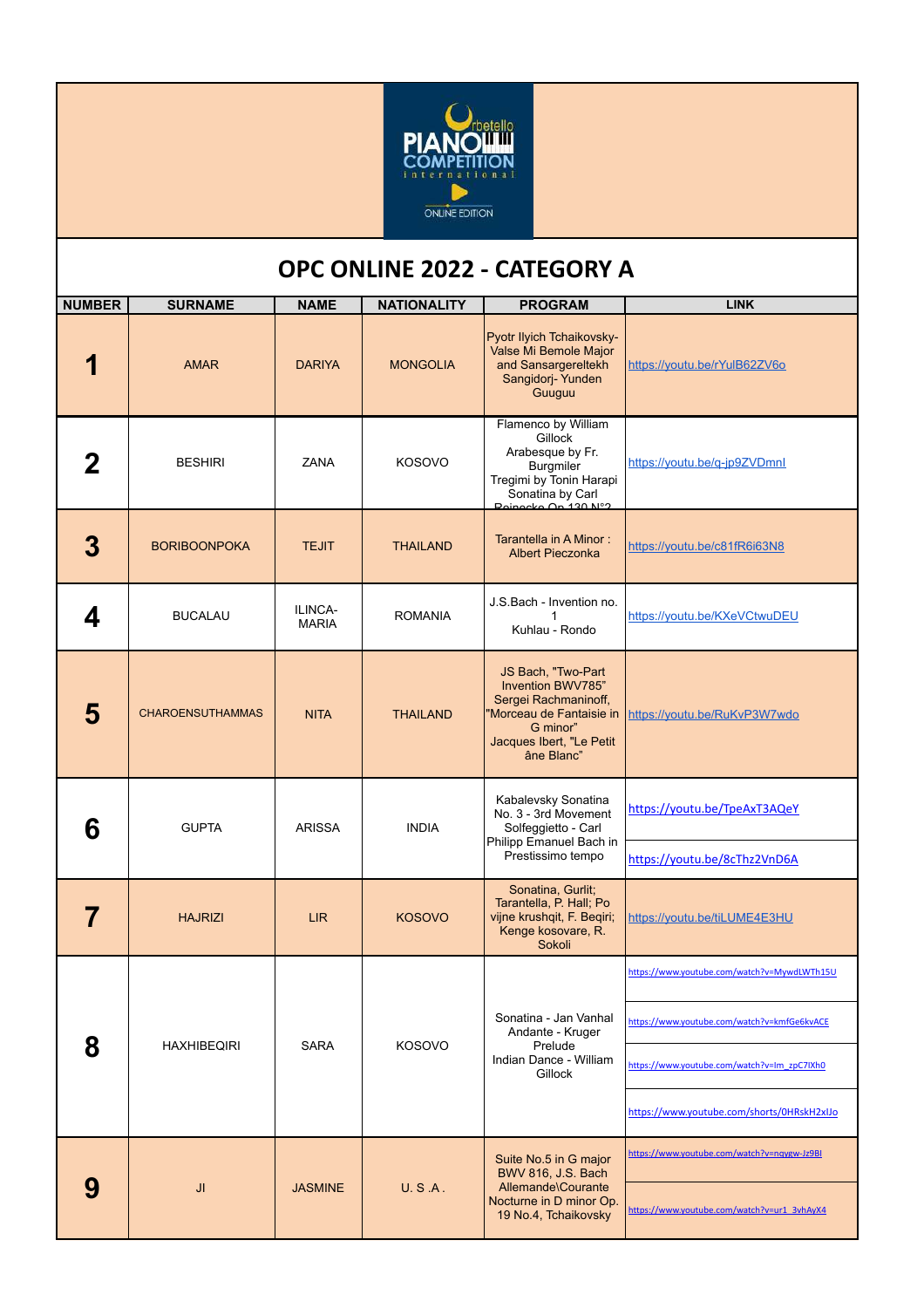| 10 | <b>JUTATREERAPARP</b> | <b>THUNJIRA</b>           | <b>THAILAND</b>       | Variation by H.Paganini<br>Etude by Jean Sibelius<br>The first movement of<br>sonatina No 2 in F minor<br>By Beethoven                                                | https://youtu.be/g1g6vbs3vsE                                         |
|----|-----------------------|---------------------------|-----------------------|-----------------------------------------------------------------------------------------------------------------------------------------------------------------------|----------------------------------------------------------------------|
| 11 | <b>KALABUSOVÁ</b>     | <b>VIOLA</b>              | <b>CZECH REPUBLIC</b> | Vasilij Selivanov-<br>Scherzo op.3 no.3<br>Jan Matásek- The sea in<br>a bottle (from opus What<br>i found in the attic)                                               | https://www.youtube.com/watch?v=dveKYza7qew&t=40s&ab_channel=Lamusic |
| 12 | <b>KAMMARAPHAT</b>    | PHATHITSANUT              | <b>THAILAND</b>       | - Presto by Arne<br>- Burgmüller La<br>chevaleresque (Op.100<br>No.25)                                                                                                | https://www.youtube.com/watch?v=R8y4_DrOTtw                          |
| 13 | <b>KITCACHONPONG</b>  | <b>PAPYE</b>              | <b>THAILAND</b>       | Kabalevsky Etude                                                                                                                                                      | https://youtu.be/cXch5Xd5gKc                                         |
| 14 | <b>KRISHNAN</b>       | <b>KESHAV</b>             | <b>NETHERLANDS</b>    | Sonata Op.2 No.1<br>Allegro in F Minor -<br>Ludwig van Beethoven<br>Waltz Op.69 No.1 - F.<br>Chopin                                                                   | https://youtu.be/j7HNd2qUinE                                         |
| 15 | LAI                   | <b>ZHEN YU</b>            | U.S.A.                | Piece 1: J.S. Bach -<br>Partita No. 6 in E minor,<br>BWV 830 III. Corrente<br>Piece 2: Chopin - Étude<br>Op.25 No 2<br>Piece 3: York Bowen -<br>Toccatina Op.128 No.2 | https://youtu.be/IIIW-fyh83Y                                         |
| 16 | <b>LIANG</b>          | YU-EN                     | <b>TAIWAN</b>         | Polonaise/Chopin                                                                                                                                                      | https://youtu.be/dLyFrs7velo                                         |
| 17 | LÓPEZ CAÑADA          | <b>LUCÍA</b>              | <b>SPAIN</b>          | Fantaisie-Impromptu op.<br>66 Chopin<br>Etude Op. 1 No. Liszt                                                                                                         | https://youtu.be/LRmn2fILX_w                                         |
| 18 | LOPEZ MONDEJAR        | <b>HECTOR</b>             | <b>SPAIN</b>          | Chopin - Waltz in F<br>minor, Op. 70, No. 2<br>Beethoven - Für Elise                                                                                                  | https://youtu.be/IPpT2fRhoAI                                         |
| 19 | <b>ONG</b>            | YU XUAN,<br><b>ALYSSA</b> | <b>SINGAPORE</b>      | Clementi's Sonatina No.<br>3 in C Major Op. 36 No.<br>3 (Movement 1 and 2)<br>and Chopin's Mazurka in<br>G Minor Op. 67 No. 2                                         | https://youtu.be/3AEdq0LFsqg                                         |
| 20 | PANAYÓTOVA            | AMÉLIE                    | <b>BULGARIA</b>       | Carl Czerny - op.299,<br>N <sub>15</sub><br>Bach - 3 part invention<br><b>BWV 799</b><br>François Couperin - Le<br>Tic-Toc-Choc ou les<br>Maillotins                  | https://youtu.be/AWvoBiUTOIw                                         |
| 21 | <b>PHOPHONG</b>       | <b>PHARPHUM</b>           | <b>THAILAND</b>       | Etude in A minor by A.<br><b>Khachaturian Russian</b><br>dance by P.I.<br><b>Tchaikovsky Humoreske</b><br>by Shchedrin                                                | https://www.youtube.com/watch?v=RY7U82FAtFA                          |